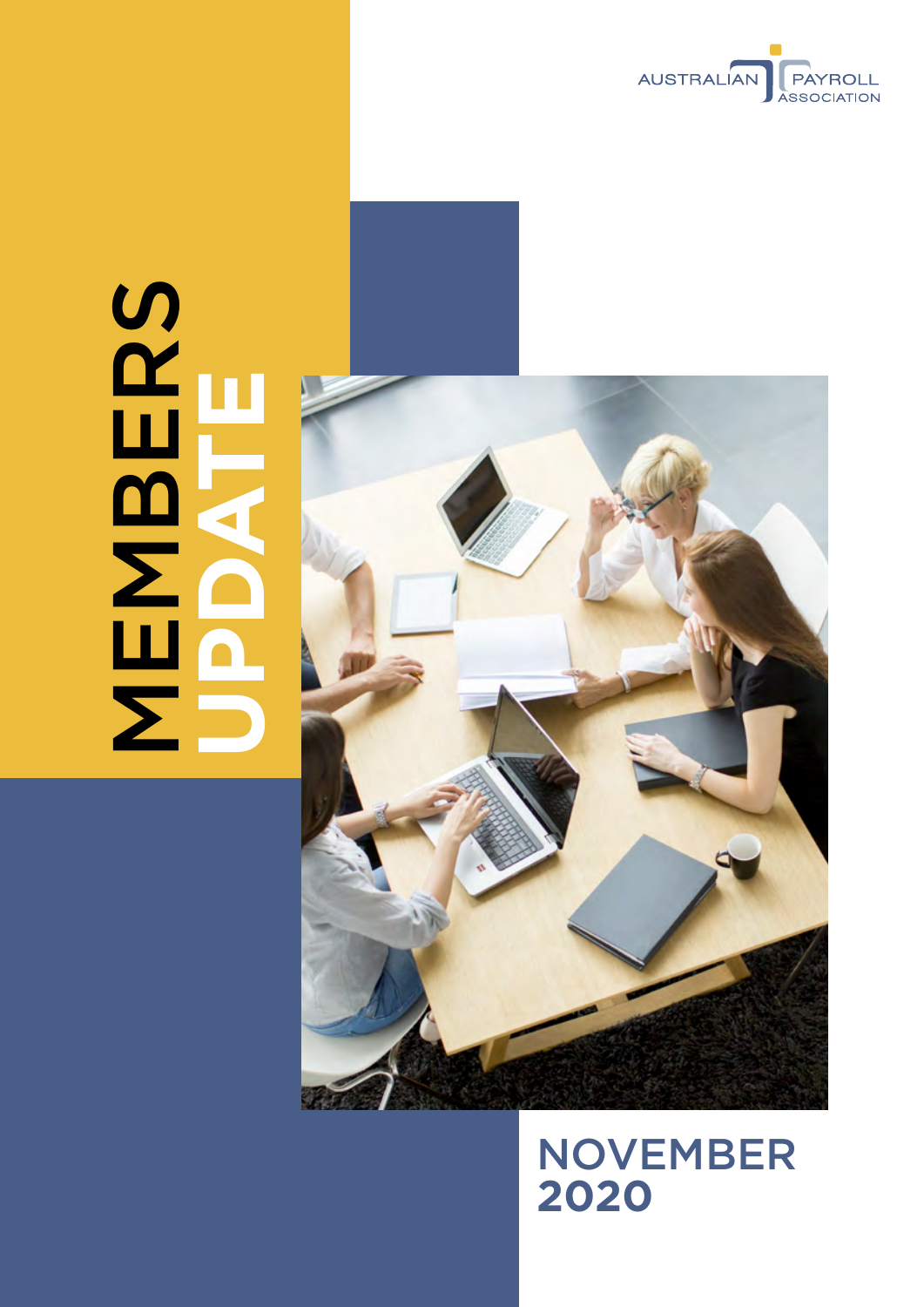

#### **In this month's members update we look at:**

- **• Award pay rate increases**
- **• Updated ATO Tax Tables**
- **• JobMaker Hiring Credit**
- **• Job Keeper 2.0**
- **• Christmas Shutdown**

### Award Increases

Minimum wages in modern awards (Group 2) will be increased by 1.75% from the **start of the first full pay period on or after 1 November 2020**. Group 2 Awards include construction and manufacturing and a range of other industries. The full list can be seen through the below Fair Work link (over 60 Awards):

*[https://www.fairwork.gov.au/about-us/news-and-media-releases/website-news/the-commission-has](https://www.fairwork.gov.au/about-us/news-and-media-releases/website-news/the-commission-has-announced-a-1-75-increase-to-minimum-wages)[announced-a-1-75-increase-to-minimum-wages](https://www.fairwork.gov.au/about-us/news-and-media-releases/website-news/the-commission-has-announced-a-1-75-increase-to-minimum-wages)*

Just a reminder that Group 3 Award increases will come into effect in 1 February 2021.

## Updated ATO Tax Tables

The new income tax tables are now available on the ATO's website and employers have until 16th November to implement these changes:

*<https://www.ato.gov.au/Rates/Tax-tables/>*

This means that the stage 2 personal income tax cuts have been brought forward and backdated to 1 July this year. Any income tax withheld on payments prior to the new tax tables being implemented in this Financial Year will be included in the taxpayer's tax assessment at the end of the Financial Year (30th June 2021).

The changes in the income tax thresholds are as follows:

| Taxable income         | Tax on this income                                |
|------------------------|---------------------------------------------------|
| 0 to \$18,200          | Nil                                               |
| \$18,201 to \$45,000   | 19cents for each \$1 over \$18,200                |
| \$45,001 to \$120,000  | \$5,092 plus 32.5cents for each \$1 over \$45,000 |
| \$120,001 to \$180,000 | \$29,467 plus 37cents for each \$1 over \$120,000 |
| \$180,001 and over     | \$51,667 plus 45cents for each \$1 over \$180,000 |

Resident tax rates for 2020-21

*[https://www.ato.gov.au/General/New-legislation/In-detail/Direct-taxes/Income-tax-for-individuals/JobMaker-](https://www.ato.gov.au/General/New-legislation/In-detail/Direct-taxes/Income-tax-for-individuals/JobMaker-Plan---bringing-forward-the-Personal-Income-Tax-Plan/)[Plan---bringing-forward-the-Personal-Income-Tax-Plan/](https://www.ato.gov.au/General/New-legislation/In-detail/Direct-taxes/Income-tax-for-individuals/JobMaker-Plan---bringing-forward-the-Personal-Income-Tax-Plan/)*

The ATO's tax withheld for individuals' calculator has also been updated with the new tax rates:

*<https://www.ato.gov.au/Calculators-and-tools/Host/?anchor=TWC&anchor=TWC/questions#TWC/questions>*